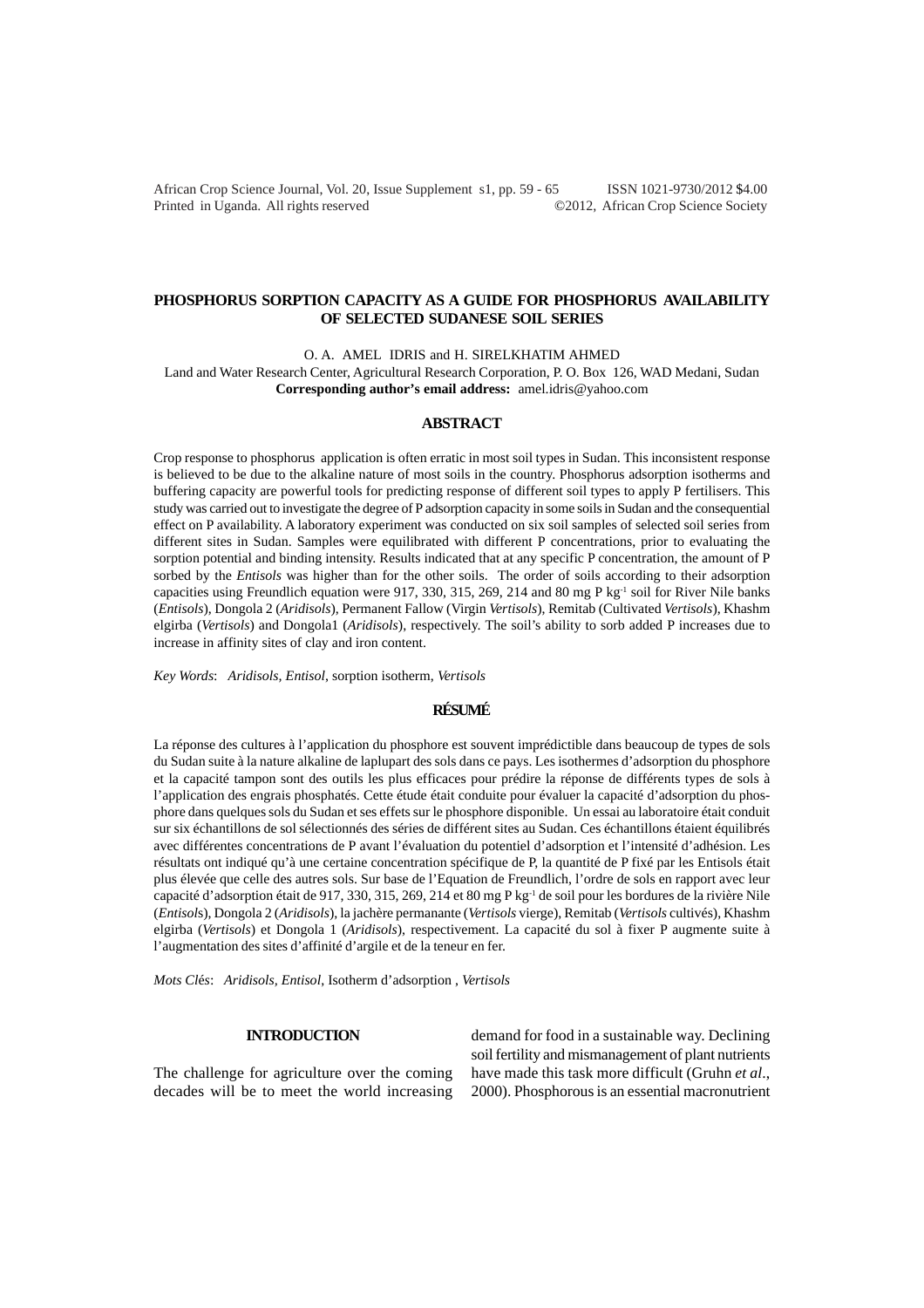for plant growth and it is generally added to soil as a fertiliser and, thereby, increases the physiological efficiency of crops.

When phosphate fertiliser is applied to soil and dissolved by the soil water, various reactions occur between phosphate and soil constituents which remove P from the solution phase and render it less variable. This phenomenon is called P fixation or sorption (the two terms are frequently used interchangeably).

Phosphorus deficiency is very common on alkaline calcareous soils due to formation of insoluble calcium phosphate compounds. Bechwith (1965) suggested phosphorus sorption as one of the promising technique for measuring both the intensity and capacity factor of soil for phosphorus. He suggested standard concentration of 0.2 mg kg-1 phosphorus in solution to compare P sorption by soils because it is the adequate concentration of P in solution for most crop species.

Elmahi and Mustafa (1980) stated that P retention increased with increase in concentration of electrolyte or decreased in sodium adsorption ratio (SAR); this effect should be considered when appraising phosphorus fertiliser application to salt affected soils.

Paini *et al*. (1999) stated that soils differed markedly in their ability to hold P, though P adsorption was high in all observed soil when P was held by Fe oxides and Al oxides contents dissolved, reactive P could be found in percolating water in consequence of Fe solubility enhanced by reducing condition. A relationship between the iron content in high reactivity form and the adsorption of P resulting from a decreased P in solution was found. Therefore, after flooding- drained condition, P availability to plants decreased due to adsorption of P with recently precipitated high reactivity forms of irons oxides (Hernandez and Meurer, 2000). Singh and Singpuri (1986) reported that oxides of Fe and Al were correlated significantly with P adsorption maxima ( $r = 0.405$ ). Higher value of P adsorption maxima in case of soil containing higher content of oxides of Fe and Al might be due to formation of their respective metal phosphates (Maida, 1980).

Numerous studies show that alumino-silicate clay minerals play an important role in P sorption

by soils. Generally, those clay minerals that possess greater anion exchange capacity (due to a positive surface charge) have a greater affinity for phosphate ions. The surface charge of clay minerals (and oxides) is partly pH dependent, so that anion exchange capacity increases as pH decreases. Among the layer silicate clays, 1:1 type clays have a greater phosphate retention capacity than 2:1 type clays. Soils containing large amounts of kaolinite group clay minerals will retain larger quantities of added phosphate than those containing the 2:1 type clay minerals.

The main objective of this research was to measure soil sorption capacity of different soil series in Sudan for the purpose of making P management recommendations.

### **MATERIALS AND METHODS**

The study was conducted in laboratory with bulk surface samples (0-30) collected from six selected soil series Dongola1 (Kerma), Dongola 2 (Akked), permanent fallow (Remitab), Remitab soil, Entisol, kashm elgirba soil). The samples were characterised for pertinent physiochemical properties according to standard procedures (Richards,1954).

**Soil collection.** Soil samples were collected from the top soil (0-30 cm) from different locations as fallow:

- 1. Dongola 1 Kerma series: Deep, excessively drained, light yellowish brown, loamy sand to sand, non-calcareous non-saline and nonsodic.
- 2. Dongola 2 Akked series: Deep, dark grayish brown, clay loam to clay; calcareous, strongly saline and moderately sodic.
- 3. Permanent Fallow of (Gezira Research Farm): the soil was under permanent fallow since establishment of Gezira Research Station. The nature of the parent material is Blue Nile sediment. According to the land evaluation system adopted in Sudan (Kevie and Eltom, 2004), these soils are evaluated as S2vaf (Moderately suitable land with *Vertisolic*,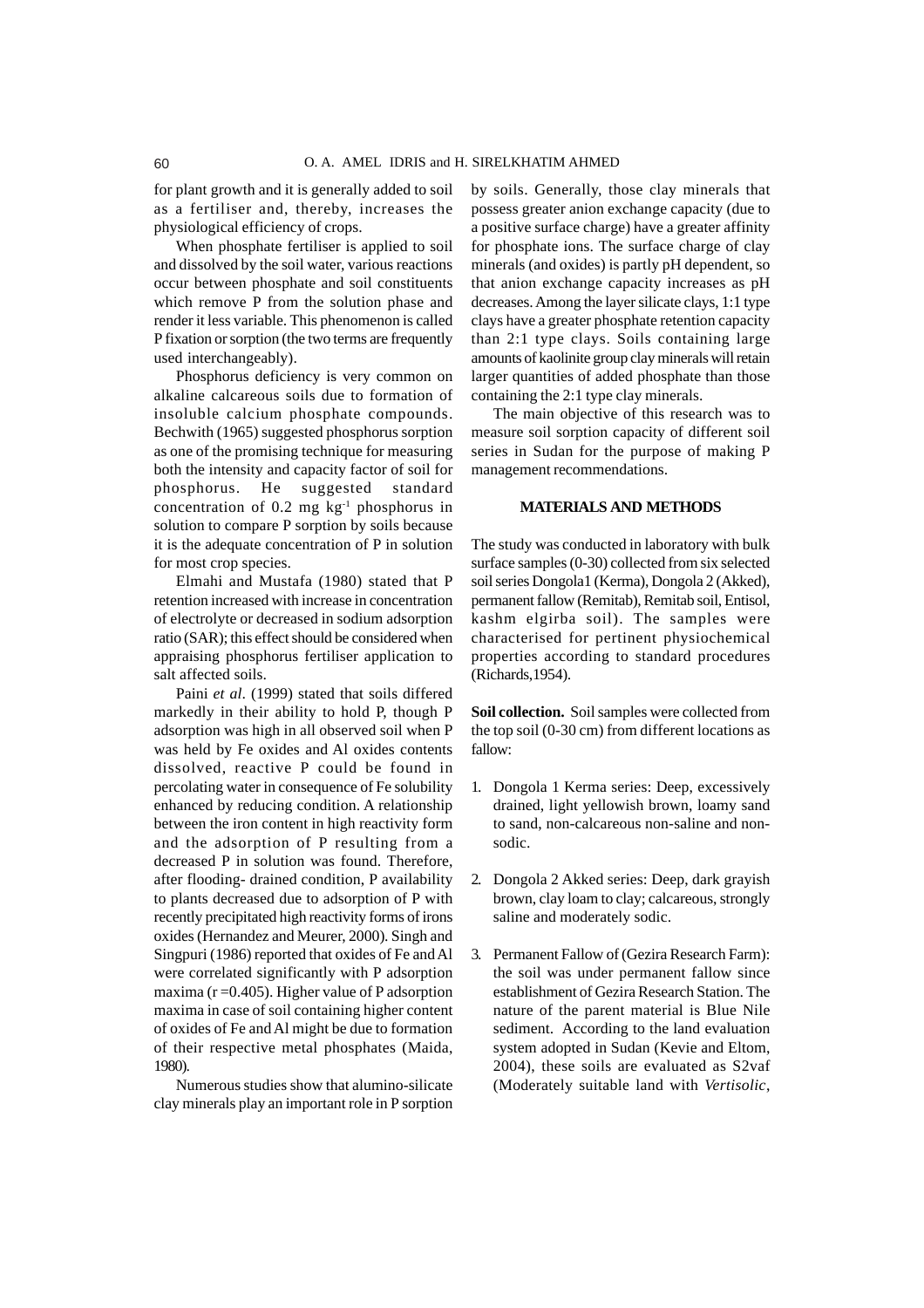sodicity and with fertility limitations), classified as sodic *Haplotorerts*.

- 4. Remitab Series Soil sample was collected from agricultural Research Corporation field (located between lat 14° 23´ N, longitude 33° 29´ E altitude, 405 m above mean sea level). The soil was developed on Blue Nile alluvium, classified as Typic Haplusterts fine, smectitic, isohyperthermic, USDA (1999).
- 5. *Entisol* soil from the Blue Nile river bank.
- 6. Khashm algebra soil series; generally found in the lower lying area at 15° 46´ N, and 32° 23° 45´ E. The nature of parent material origin is River Atbara alluvium, current land is moderately suitable land due to sodicity *Vertisolic* and chemical fertility limitation (S2avf). USDA (1999) classified as sodic Haplustets, very fine, smect, isohyperthermic.

**Phosphorus sorption.** The sorption study was carried out on the six soils according to standard procedure recommended by Nair *et al.* (1984). One gram air dried soil was weighed into series of 50 ml plastic bottles. Twenty five millilitres of solution containing 0, 2.5, 5, 10, 15, 20, 25, 30, 35, 40, 45 and 50 ppm P were added to these bottles. Three to four drops from toluene was added to inhibit microbial activity. All phosphorus solutions were made in 100 ml and each soil series replicated three times.

Volumetric flasks from 500 ppm P stock solutions of oven dried  $KH_{2}PO_{4}$  and the volume was made up with distilled water. The bottles were capped tightly. The soil and phosphorus solution in bottles were equilibrated by shaking for 24 hours. After filtering the soil suspension through

whatman No. 2 filter paper, the clear filtrate was analysed for P by using the method of Murphy and Riley (1962). Absorbance was determined at a wavelength of 882 nm using spectrometer (spectronic 21).The concentration of original P solution was also measured. The difference between the quantity of phosphate in solution after shaking with soil and the quantity initially present was calculated as the quantity of P sorbed by the soil in  $\mu$ g g<sup>-1</sup>. The data obtained from the phosphate adsorption experiment were fitted to the Freundlich equation;

 $X = a C^n$ 

Where  $X$  is the amount of  $P$  sorbed per unit weight of soil (mg  $P$  kg<sup>-1</sup> soil), C the concentration of P in equilibrium solution (mg  $l^{-1}$ ), a is a constant related to sorption capacity, n is phosphate sorption energy.

**Statistical analysis.** Data collected were statistically analysed using ANOVA of MStatc statistical package programme.

### **RESULTS AND DISCUSSION**

**Properties of soils.** The physical and chemical characteristics of the soils used in the present study are depicted in Table 1. The pH, electrical conductivity (ECe) of saturation extract and exchangeable Sodium Percentage (ESP) indicated that all soils were non-saline and non-sodic, except Dongola2 (Akked series) which was salinesodic soil. The calcium carbonate percent ranged from 4.3 to 5%, showing that the soils were calcareous in nature. All the soil samples were very low in organic matter and available phosphorus, except the *Entisol,* which had

TABLE 1. The adsorption capacity by different soils arranged in ascending order along with clay and iron (Fe) content

| Name of soil series               | Clay content (%) | Fe (ppm) | Sorption capacity (mg kg <sup>-1</sup> ) |  |
|-----------------------------------|------------------|----------|------------------------------------------|--|
| Dongola 1 (Kerma series)          | 18               | b        | 80                                       |  |
| Dongola 2 (Akked series)          | 39               | 2.7      | 269                                      |  |
| Permanent Fallow (Remitab series) | 53               | 11.4     | 330                                      |  |
| (Remitab series) cultivated       | 55               | 8        | 315                                      |  |
| Khashm elgirba series             | 59               | 11.2     | 214                                      |  |
| Entisols                          | 65               | 31.8     | 917                                      |  |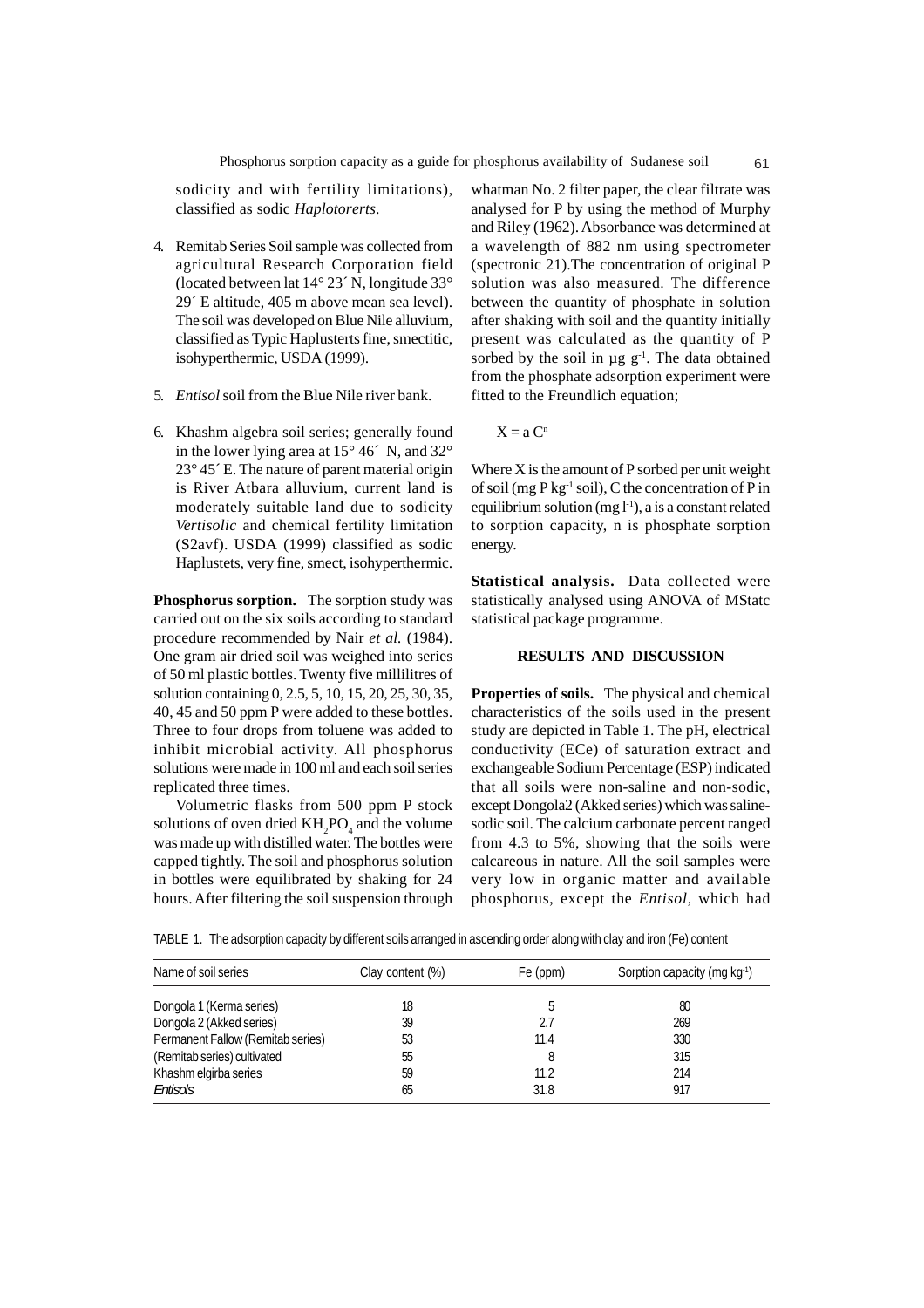satisfactory level of organic matter and medium level in available phosphorus.

It was also noted that all soils had high clay (54%) content, except Dongola1 soil (Kerma series) which was sandy loam. Also, Soil 5 (*Entiso*l) had high levels of Fe and Zn.

The relationships between the amounts of phosphorus sorbed *versus* phosphorus concentrations of these soil samples are shown in Figure 1. As the concentration of phosphorus was increased the phosphorus sorbed by the soil

generally increased. This is consistent with previous reports by Barrow (1978). The result showed that at any specific P-concentration, the amount of P sorbed by the *Entisols* was higher than that of other soils.

**Phosphate adsorption isotherm.** The graphic representation of adsorption isotherms of six soils series used in the study is shown in Figures 1 - 3. It is evident from these isotherms that each soil exhibited different adsorption characteristics.



Figure 1. Phosphorus sorption isotherm of Dongola1 and Dongola 2 soils from Sudan.

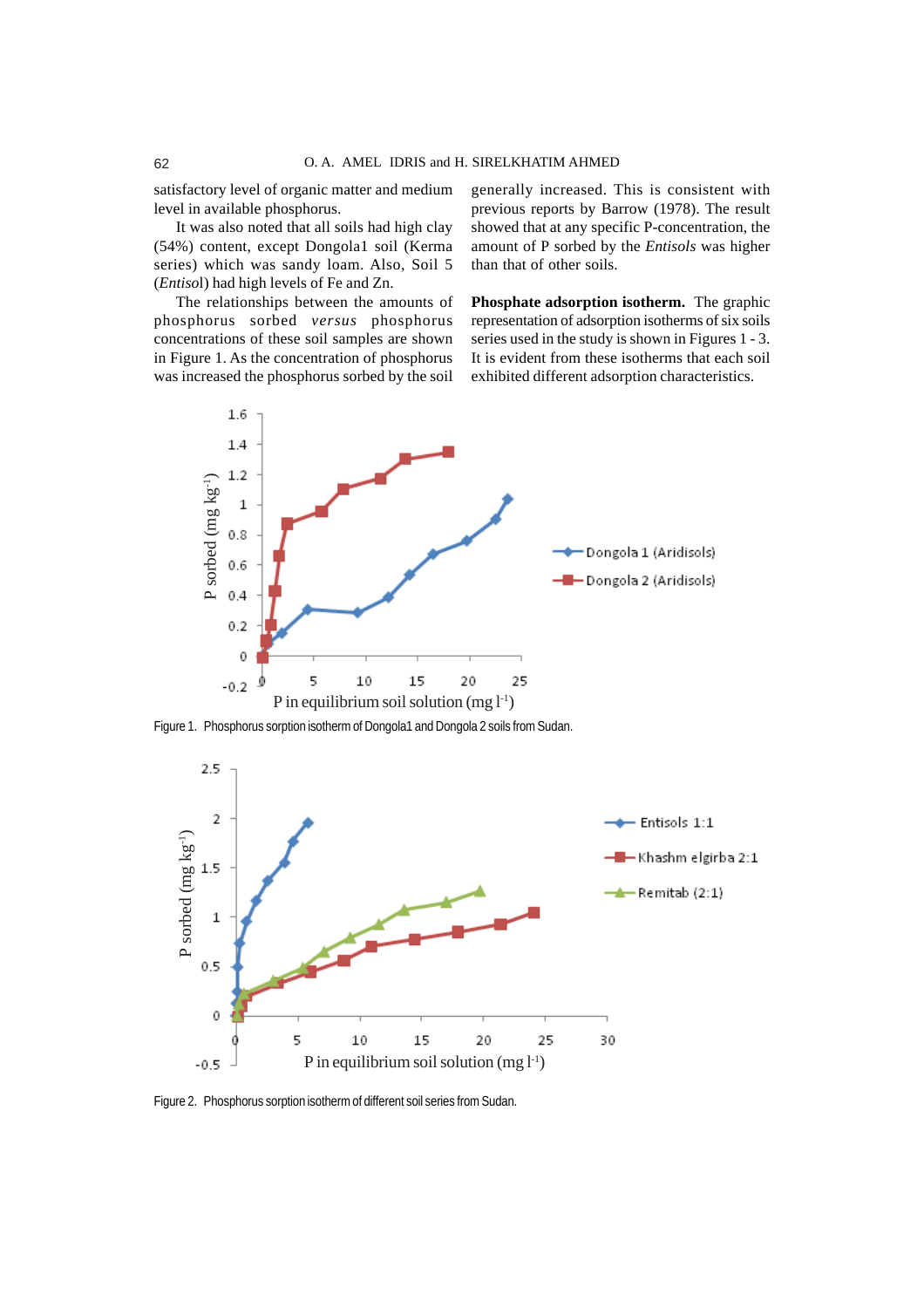

Figure 3. Phosphorus sorption isotherm of different soil series from Sudan.

Phosphorus sorption capacity of 917 g  $kg^{-1}$ soil was found in *Entisols* with 65% clay and 31.8 ppm Fe. Soil low in clay content adsorbed very small quantity of P. Dongola1 (Kerma) soil with 18% clay and 5 ppm Fe adsorbed minimum quantity of P (80 g kg<sup>-1</sup> soil). Figures 1-3 show phosphorus adsorption isotherms for selected soils. P-sorption and equilibrium P-concentrations tended to increase with increasing levels of added P in all the soils. The slopes of the sorption curves showed that the amount of P sorbed by the soil differed among various soil series. The possible major factors affecting the P-sorption of these soils can be ascribed as some physicochemical properties of soils such as clay type and clay content (*Entisols* containing high amount of 1:1 clay type of clay. This result was in conformity with Soils and Torrent (1989) and Pena and Torrent (1990).

Figure 1 show the phosphorus adsorption isotherm for two Aridisols soils (Dongola1 Kerma series (18%) and Dongola 2 Akked series (39%) containing relatively small amount of clay content compared with the vertisols soils (Remitab, Kashm elgirba and Permanent Fallow). The high

sorption by P in Dongola 2 (Akked) was attributed to high level of salinity (electrolyte concentration). This result is similar to that of Elmahi and Mustafa (1980).

**Freundlich model.** The Freundlich parameter, i.e., sorption capacity (a) and P sorption energy (n); and correlation coefficient values computed from the data plotted according to P sorbed *vs*. P in equilibration solution. The goodness of fit of the model was ascertained by looking at the  $r^2$ values. All the plots were highly correlated with  $r^2$  values  $> 0.95$ , indicating apparent high conformity of the adsorption data to the Freundlich model. Generally, the Freundlich model seemed fit at all equilibrium concentrations. For all the soils, the values of sorption capacity (a) and P sorption energy (n) ranged from 80 to 917 mg  $kg^{-1}$  and 0.461 to 0.754 L  $kg^{-1}$ , respectively (Table 2).

Since the Freundlich adsorption equation was derived empirically, its parameters (a) and (n) have been considered physically meaningless. Despite this, it was proposed that (a) could be considered as capacity factor (Shayan and Davey, 1978)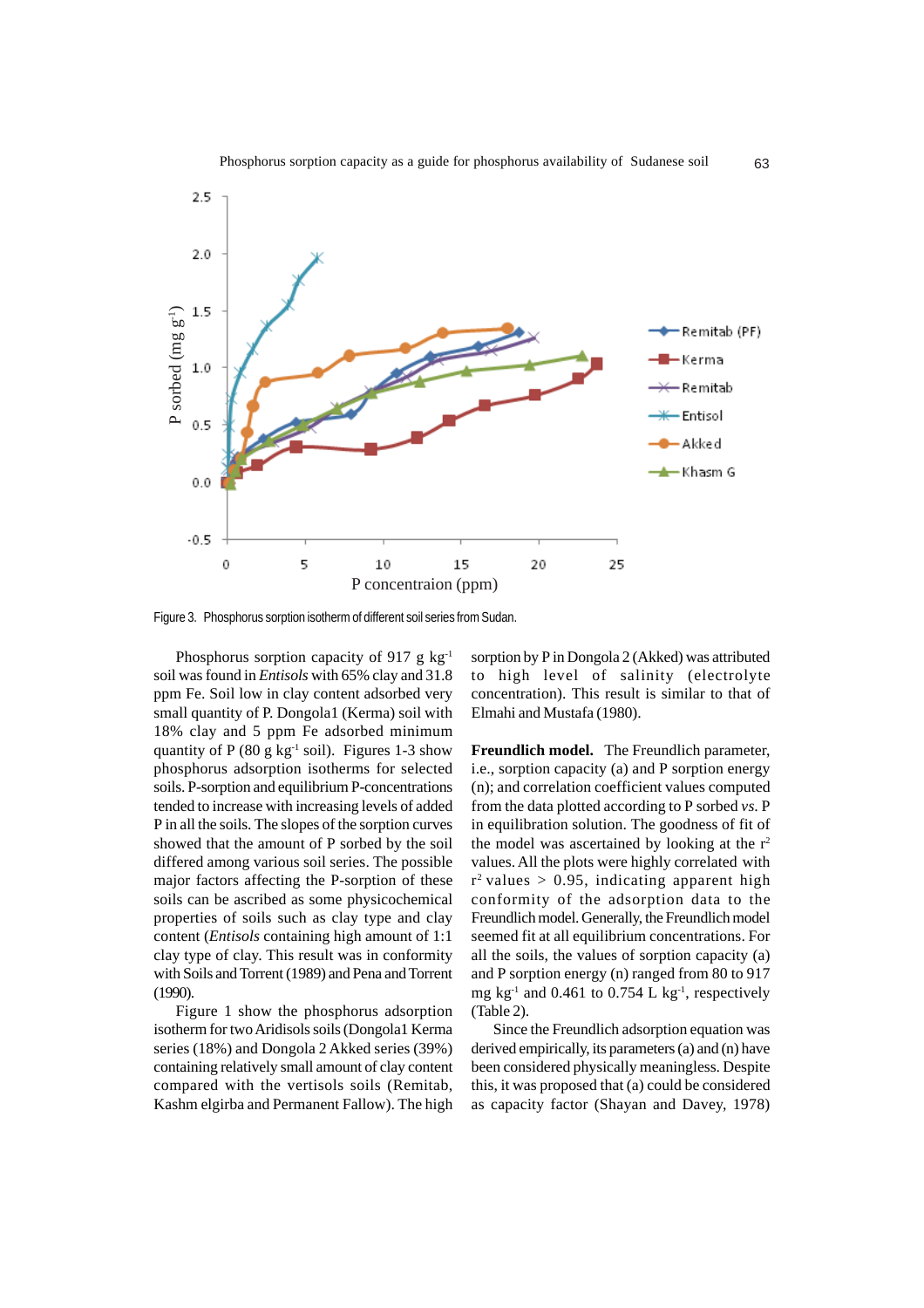| Soil           | Freundlich equation           | Sorption capacity<br>(a) $(mg kg-1)$ | P sorption energy<br>$(n)$ (L kg <sup>-1</sup> ) | Correlation<br>coefficient $(r^2)$ |
|----------------|-------------------------------|--------------------------------------|--------------------------------------------------|------------------------------------|
| Dongola 1      | $X = 0.08 \text{ C}^{0.754}$  | 80                                   | 0.754                                            | 0.975                              |
| Dongola 2      | $X = 0.269 \text{ C}^{0.708}$ | 269                                  | 0.708                                            | 0.879                              |
| P Fallow       | $X = 0.33 \text{ C}^{0.487}$  | 330                                  | 0.487                                            | 0.97                               |
| Remitab        | $X = 0.315C^{0.461}$          | 315                                  | 0.461                                            | 0.971                              |
| Entisol        | $X = 0.917C$ 0.547            | 917                                  | 0.547                                            | 0.905                              |
| Khashm elgirba | $X = 0.214 \text{ C}^{0.594}$ | 214                                  | 0.594                                            | 0.959                              |

TABLE 2. Phosphorus sorption parameters of the Freundlich model after 24 hr equilibration

implying that a soil having a larger (a) value has a larger adsorbing capacity than a soil having a smaller (a) value. For practical purpose the (a) values estimated in (Table 2) may be used to differentiate soils having different P adsorption capacities. Thus, in this study, the *Entisols* (Soil 5) has the highest (a) value, followed by the Dongola 2, Permanent Fallow, Remitab, Khashm elgirba and Dongola 1.

The Freundlich parameter (a) was found to be practically useful parameter in summarising the adsorption properties of soil over wide range of equilibrium concentration. The order of soils according to their adsorption capacities was:

The *Entisols* > Dongola2 (Akked) > Permanent Fallow (Remitab) > Remitab > Khashm elgirba >Dongola1 (Kerma).

#### **CONCLUSION**

The results suggest a significant role of clay and iron content in phosphorus sorption by different selected soil series. The *Entisol* soil sorbed more phosphorus than other soil series, indicating that this soil needs more phosphorus fertilisation to attain optimum phosphorus concentration in the soil solution.

### **ACKNOWLEDGEMENT**

We are grateful to the Regional Universities Forum for Capacity Building in Agriculture (RUFORUM) for the continuous support in implementation of this study . SCARDA sponsored this work.

# **REFERENCES**

- Beckwith, R.S. 1965. Sorbed phosphate at standard supernatant concentration as an estimate of the phosphate needs of soils. *Australian Journal of Experimental Agriculture Animal Husbandry* 5:52-58.
- Barrow, N.J. 1978. The description of phosphate adsorption curves. *Journal of Soil Science* 29:447-462.
- Elmahi, Y.E. and Mustafa, M.A. 1980. The effect of electrolyte concentration and sodium adsorption ratio on phosphate retention by soils. *Soil Science* 130:321-325.
- Gruhn, P., Goletti, F. and Yudelman, M. 2000. Integrated Nutrient Management, Soil fertility and sustainable Agriculture: Current Issue and Future Challenges, Food, Agriculture and the Environment Discussion Paper 32.
- Hernandez, J. and Meurer, E.J. 2000. Phosphorus availability in six Uruguayan soils affected by temporal variation of oxidizing – reducing conditions. *Revista- Brasileira- de - Cienciado- solo* 24: 19-26.
- Kevie Vander , W. and Eltom, O.A. 2004. Manual for Land Suitability Classification for Agriculture with Particular Reference to Sudan, LWRC, Wad medani, Sudan.
- Maida, J.H.A. 1980. Phosphate availability indices related to fractions in selected Malawi soils. *Journal of Science Food and Agriculture* 29:423-428.
- Murphy, J. and Riley, J.P.A. 1962. Modified single solution method for the determination of